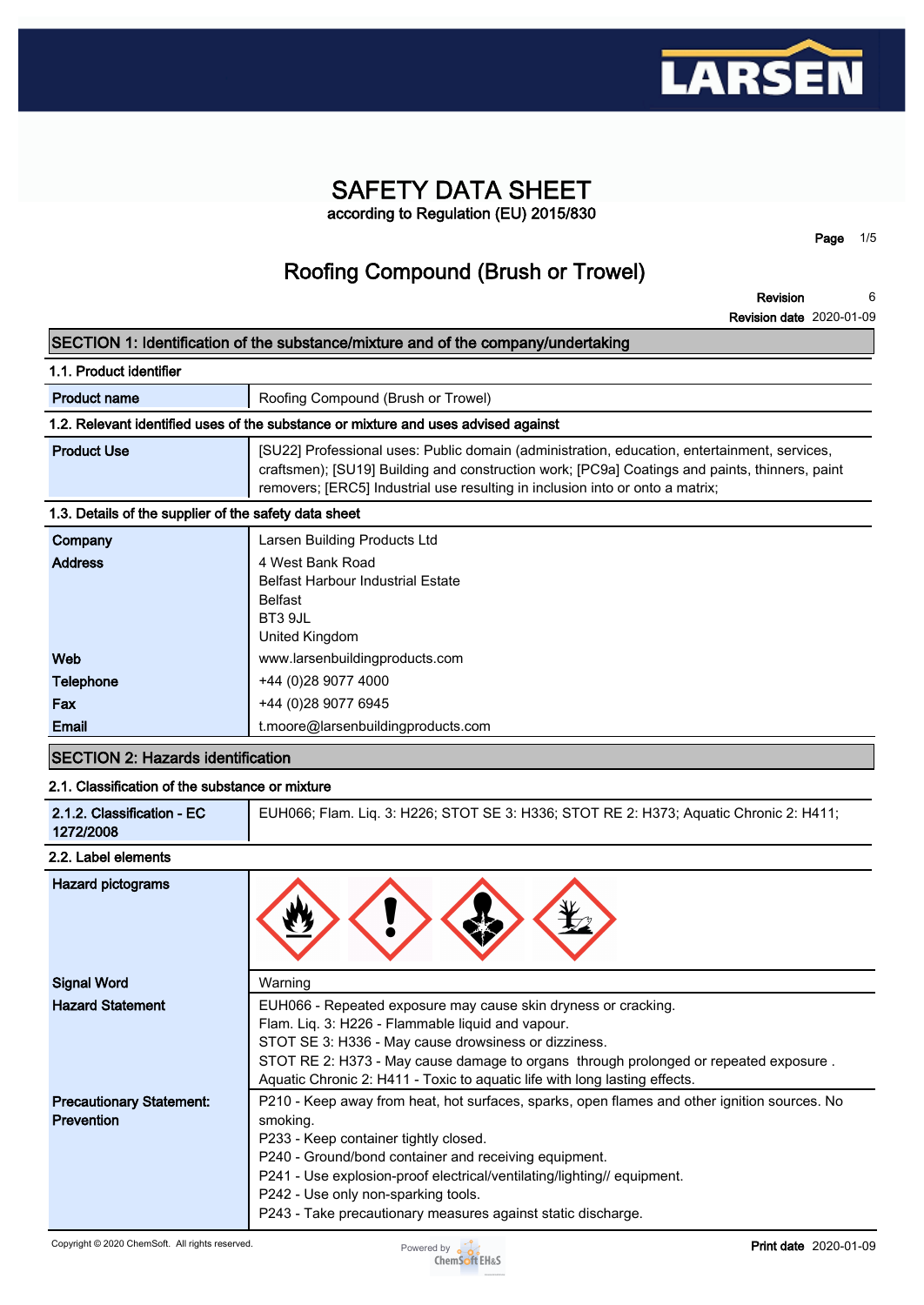| P260 - Do not breathe dust/fume/gas/mist/vapours/spray.<br>P261 - Avoid breathing dust/fume/gas/mist/vapours/spray.<br>P271 - Use only outdoors or in a well-ventilated area.<br>P273 - Avoid release to the environment.<br>P280 - Wear protective gloves/protective clothing/eye protection/face protection.<br>P303+P361+P353 - IF ON SKIN (or hair): Take off immediately all contaminated clothing. Rinse<br>skin with water/shower.<br>P304+P340 - IF INHALED: Remove person to fresh air and keep comfortable for breathing.<br>P312 - Call a POISON CENTER/doctor/ /if you feel unwell.<br>P314 - Get medical advice/attention if you feel unwell.<br>P370+P378 - In case of fire: Use to extinguish.<br>P391 - Collect spillage. |
|-------------------------------------------------------------------------------------------------------------------------------------------------------------------------------------------------------------------------------------------------------------------------------------------------------------------------------------------------------------------------------------------------------------------------------------------------------------------------------------------------------------------------------------------------------------------------------------------------------------------------------------------------------------------------------------------------------------------------------------------|
| P403+P233 - Store in a well-ventilated place. Keep container tightly closed.<br>P403+P235 - Store in a well-ventilated place. Keep cool.<br>P405 - Store locked up.                                                                                                                                                                                                                                                                                                                                                                                                                                                                                                                                                                       |
| P501 - Dispose of contents/container to                                                                                                                                                                                                                                                                                                                                                                                                                                                                                                                                                                                                                                                                                                   |
|                                                                                                                                                                                                                                                                                                                                                                                                                                                                                                                                                                                                                                                                                                                                           |

#### **SECTION 3: Composition/information on ingredients**

#### **3.1. Substances**

#### **EC 1272/2008**

| <b>Chemical Name</b>                                                  | Index No.    | CAS No.    | EC No.    | <b>REACH Registration</b><br><b>Number</b> | Conc.<br>$(\%w/w)$ | Classification     |
|-----------------------------------------------------------------------|--------------|------------|-----------|--------------------------------------------|--------------------|--------------------|
| Straight run kerosine - solvent<br>naphtha (petroleum), medium aliph. | 649-405-00-X | 64742-88-7 | 265-191-7 |                                            |                    | Asp. Tox. 1: H304; |
| Oxidised Bitumen                                                      |              | 64742-93-4 | 265-196-4 |                                            |                    |                    |
| _________                                                             |              |            |           |                                            |                    |                    |

## **SECTION 4: First aid measures**

### **4.1. Description of first aid measures**

| Inhalation          | Inhalation may cause coughing, tightness of the chest and irritation of the respiratory system.<br>Move the exposed person to fresh air. Seek medical attention.             |
|---------------------|------------------------------------------------------------------------------------------------------------------------------------------------------------------------------|
| Eye contact         | May cause irritation to eyes. Rinse immediately with plenty of water for 15 minutes holding the<br>eyelids open. Seek medical attention if irritation or symptoms persist.   |
| <b>Skin contact</b> | May cause irritation to skin. Wash off immediately with plenty of soap and water. Remove<br>contaminated clothing. Seek medical attention if irritation or symptoms persist. |
| Ingestion           | Ingestion may cause nausea and vomiting. Seek medical attention if irritation or symptoms persist.                                                                           |
| General information |                                                                                                                                                                              |
|                     | In case of accident or if you feel unwell, seek medical advice immediately (show the label where<br>possible).                                                               |

### **SECTION 5: Firefighting measures**

#### **5.1. Extinguishing media**

**Carbon oxides. Alcohol resistant foam.**

#### **5.2. Special hazards arising from the substance or mixture**

**. Burning produces irritating, toxic and obnoxious fumes.**

#### **5.3. Advice for firefighters**

**Wear suitable respiratory equipment when necessary.**

## **SECTION 6: Accidental release measures**

**6.1. Personal precautions, protective equipment and emergency procedures**

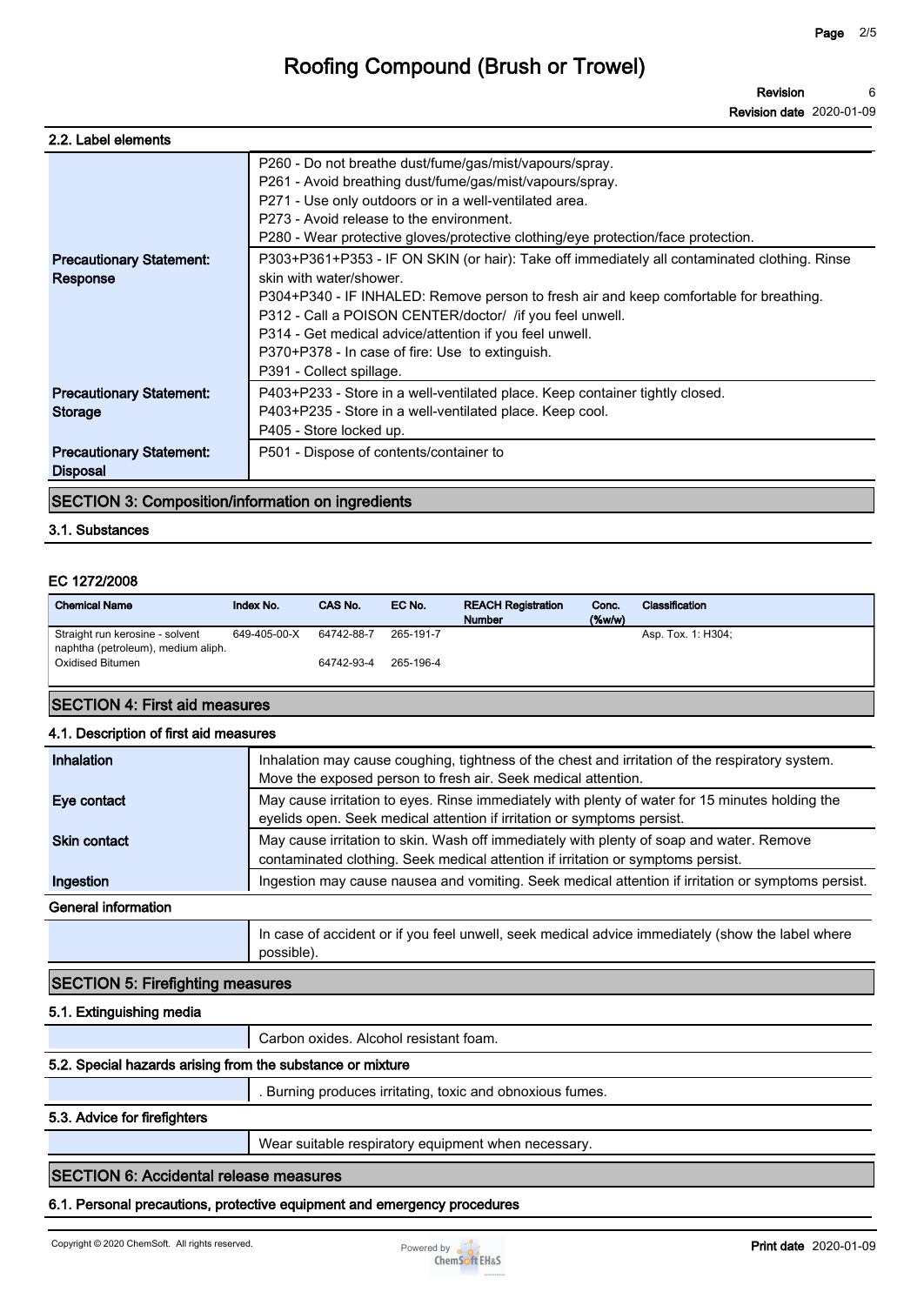**Revision Revision date 2020-01-09 6**

|                                                                   | <b>Revision date 2020-01-09</b>                                                                                                                                       |
|-------------------------------------------------------------------|-----------------------------------------------------------------------------------------------------------------------------------------------------------------------|
|                                                                   | 6.1. Personal precautions, protective equipment and emergency procedures                                                                                              |
|                                                                   | Ensure adequate ventilation of the working area. Evacuate personnel to a safe area. Eliminate all<br>sources of ignition. Wear suitable protective equipment.         |
| 6.2. Environmental precautions                                    |                                                                                                                                                                       |
|                                                                   | Do not allow product to enter drains. Prevent further spillage if safe.                                                                                               |
| 6.3. Methods and material for containment and cleaning up         |                                                                                                                                                                       |
|                                                                   | Absorb with inert, absorbent material. Transfer to suitable, labelled containers for disposal. Clean<br>spillage area thoroughly with plenty of water.                |
| <b>SECTION 7: Handling and storage</b>                            |                                                                                                                                                                       |
| 7.1. Precautions for safe handling                                |                                                                                                                                                                       |
|                                                                   | Avoid contact with eyes and skin. Ensure adequate ventilation of the working area. Use explosion<br>proof equipment. Keep away from sources of ignition - No smoking. |
| 7.2. Conditions for safe storage, including any incompatibilities |                                                                                                                                                                       |
|                                                                   | Keep in a cool, dry, well ventilated area. Keep containers tightly closed. Store in correctly labelled<br>containers.                                                 |
| <b>SECTION 8: Exposure controls/personal protection</b>           |                                                                                                                                                                       |
| 8.2. Exposure controls                                            |                                                                                                                                                                       |
|                                                                   |                                                                                                                                                                       |
| 8.2.1. Appropriate engineering<br>controls                        | Ensure adequate ventilation of the working area.                                                                                                                      |
| 8.2.2. Individual protection<br>measures                          | Wear chemical protective clothing.                                                                                                                                    |
| Eye / face protection                                             | Approved safety goggles.                                                                                                                                              |

**Skin protection - Handprotection Respiratory protection Wear suitable respiratory equipment when necessary.** 

**Chemical resistant gloves (PVC).**

## **SECTION 9: Physical and chemical properties**

## **9.1. Information on basic physical and chemical properties**

|                                               | Appearance Viscous liquid.      |
|-----------------------------------------------|---------------------------------|
| Colour Black                                  |                                 |
|                                               | <b>Odour</b> Characteristic     |
| Initial boiling point $\geq 153 \text{ °C}$   |                                 |
| <b>Flash point</b> $> 39 °C$                  |                                 |
| Upper Explosive Limit 8 %                     |                                 |
| Lower Explosive Limit 0.7 %                   |                                 |
| Autoignition temperature $\sim 200 \degree C$ |                                 |
|                                               | Solubility   Insoluble in water |

## **9.2. Other information**

|                                                                         | <b>Specific gravity</b> $0.95 - 1.1$ g/cm <sup>3</sup> |
|-------------------------------------------------------------------------|--------------------------------------------------------|
| <b>VOC (Volatile organic <math>\vert</math></b> < 370 g/l<br>compounds) |                                                        |
| <b>SECTION 10: Stability and reactivity</b>                             |                                                        |

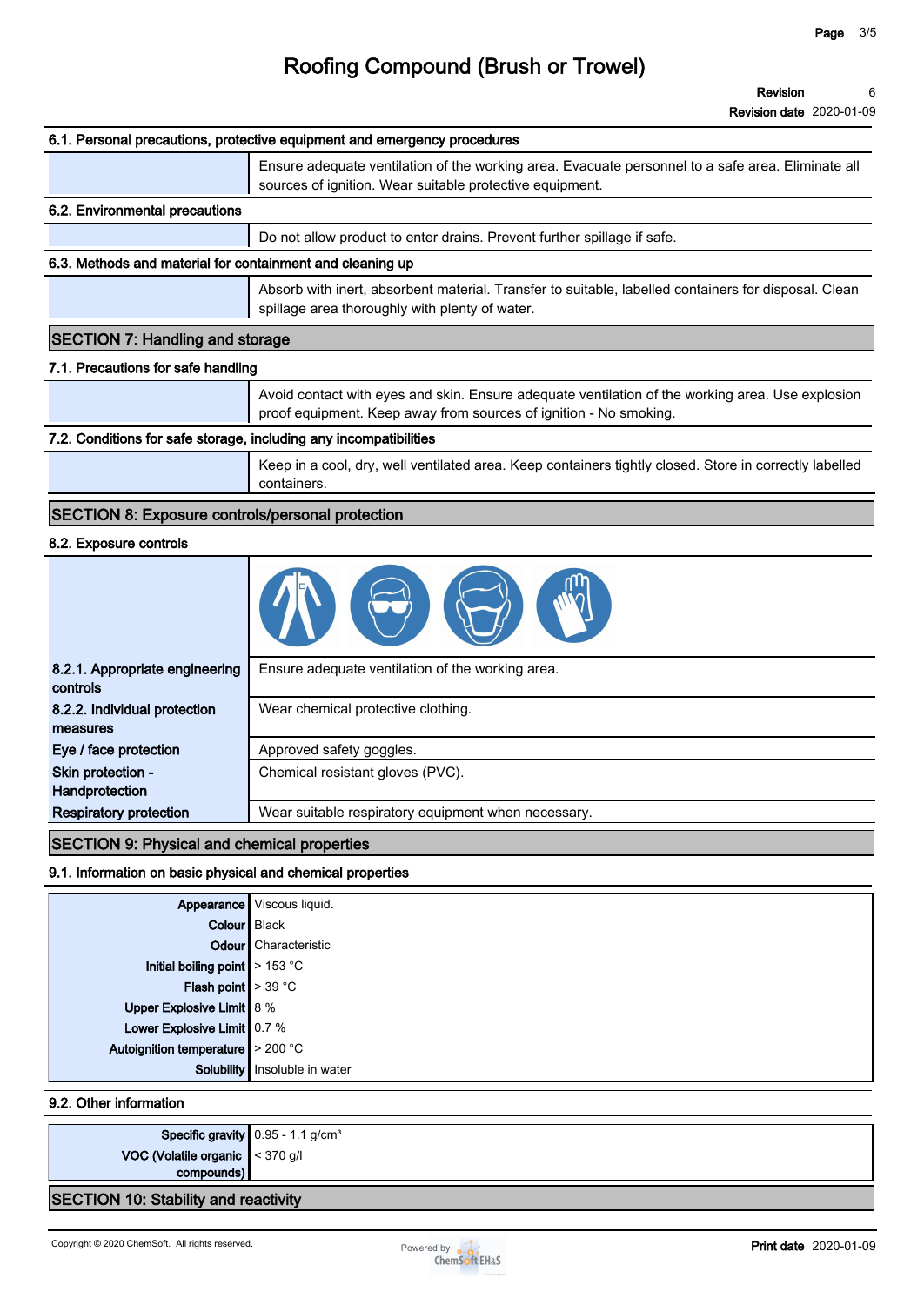**Revision Revision date 2020-01-09 6**

| 10.2. Chemical stability                        |                                                                                             |
|-------------------------------------------------|---------------------------------------------------------------------------------------------|
|                                                 | Stable under normal conditions.                                                             |
| 10.3. Possibility of hazardous reactions        |                                                                                             |
|                                                 | Oxidising agents.                                                                           |
| 10.4. Conditions to avoid                       |                                                                                             |
|                                                 | Heat, sparks and open flames.                                                               |
| SECTION 11: Toxicological information           |                                                                                             |
| 11.1.4. Toxicological Information               |                                                                                             |
|                                                 | Not determined                                                                              |
| <b>SECTION 12: Ecological information</b>       |                                                                                             |
| 12.1. Toxicity                                  |                                                                                             |
|                                                 | Not determined                                                                              |
|                                                 | Toxic to aquatic organisms, may cause long-term adverse effects in the aquatic environment. |
|                                                 |                                                                                             |
| <b>SECTION 13: Disposal considerations</b>      |                                                                                             |
| <b>General information</b>                      |                                                                                             |
|                                                 | Dispose of in compliance with all local and national regulations.                           |
| <b>SECTION 14: Transport information</b>        |                                                                                             |
| <b>Hazard pictograms</b>                        |                                                                                             |
|                                                 | y                                                                                           |
| 14.1. UN number                                 |                                                                                             |
|                                                 | <b>UN1999</b>                                                                               |
| 14.2. UN proper shipping name                   |                                                                                             |
|                                                 | TARS, LIQUID                                                                                |
| 14.3. Transport hazard class(es)                |                                                                                             |
| <b>ADR/RID</b>                                  | $\ensuremath{\mathsf{3}}$                                                                   |
| Subsidiary risk                                 |                                                                                             |
| <b>IMDG</b>                                     | 3                                                                                           |
| Subsidiary risk                                 | ٠                                                                                           |
| <b>IATA</b><br>Subsidiary risk                  | 3                                                                                           |
|                                                 | Ĭ.                                                                                          |
| 14.4. Packing group                             |                                                                                             |
| Packing group                                   | Ш                                                                                           |
| 14.5. Environmental hazards                     |                                                                                             |
| <b>Environmental hazards</b>                    | No                                                                                          |
| Marine pollutant                                | No                                                                                          |
| <b>ADR/RID</b>                                  |                                                                                             |
| <b>Hazard ID</b>                                | 30                                                                                          |
| <b>Tunnel Category</b>                          | (D/E)                                                                                       |
| <b>IMDG</b>                                     |                                                                                             |
| Copyright © 2020 ChemSoft. All rights reserved. | <b>Print date</b> 2020-01-09<br>Powered by <b>o</b><br><b>ChemSoft EH&amp;S</b>             |